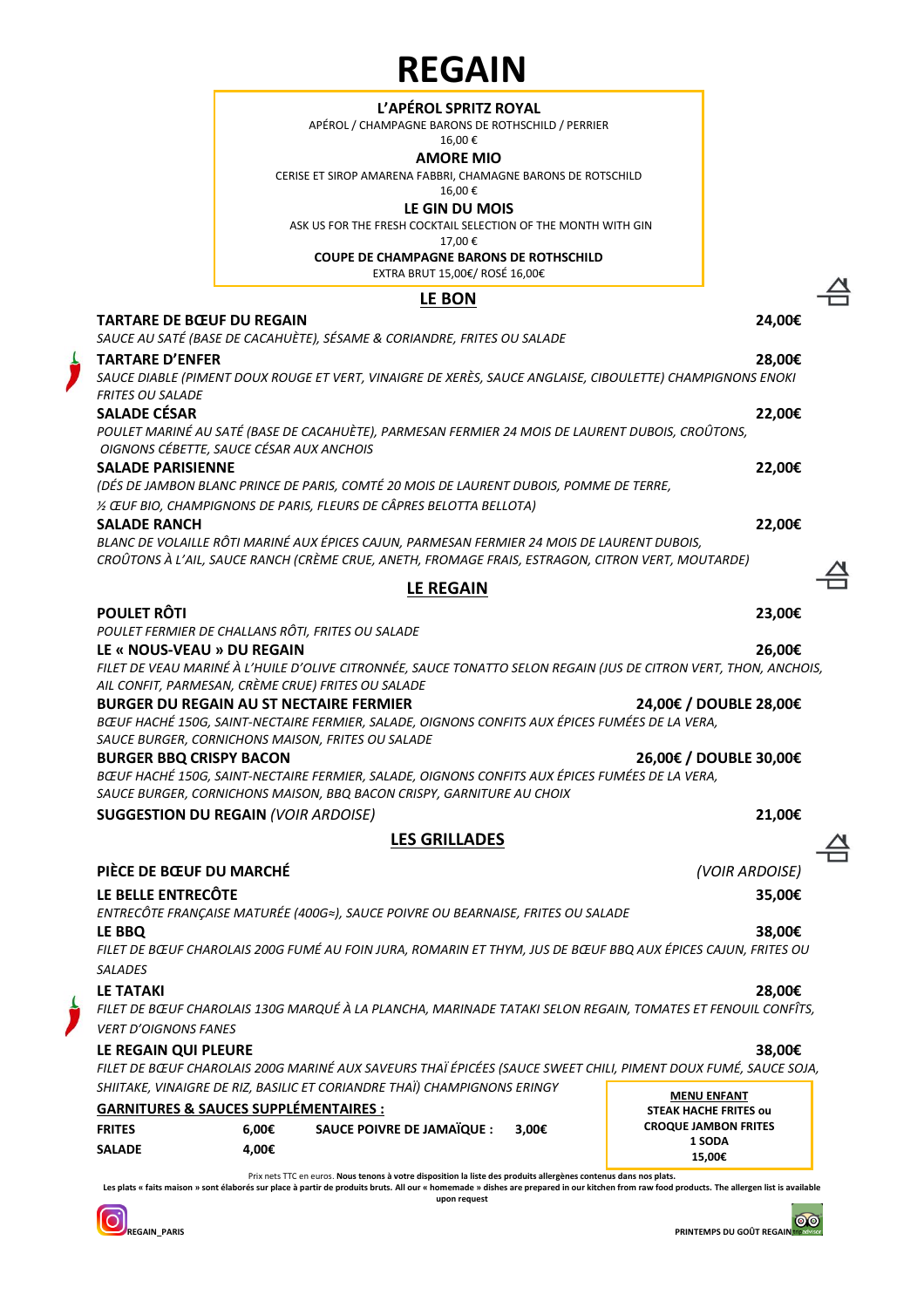| <b>LES DESSERTS</b>                                                           |        |
|-------------------------------------------------------------------------------|--------|
| <b>SALADE DE FRUIT DE SAISON</b>                                              | 10,00€ |
| SÉLECTION DE FRUITS DE SAISON PAR NOTRE CHEF                                  |        |
| <b>DESSERT DU JOUR</b>                                                        | 12,00€ |
| SÉLÉCTION DE DESSERTS DU MOMENT                                               |        |
| <b>ASSIETTE DE 3 CHOUX</b>                                                    | 5,00€  |
| DEMANDEZ LES PARFUMS DU MOMENT                                                |        |
| <b>CAFÉ GOURMAND</b>                                                          | 11,00€ |
| CAKE MAISON, SALADE DE FRUITS, PANA COTTA                                     |        |
| <b>GRAND CAFÉ GOURMAND</b>                                                    | 15,00€ |
| CAKE MAISON, SALADE DE FRUITS MAISON, CHOUX BULLIZ, GLACE ALPEREL, PANA COTTA |        |
| <b>CAFÉ CHOU</b>                                                              | 5,00€  |
| 1 EXPRESSO OU ALLONGÉ SERVI AVEC 1 CHOU DU JOUR                               |        |
| <b>BOISSONS CHAUDES</b>                                                       |        |
| CAFÉ SIMPLE / CAFÉ ALLONGÉ                                                    | 3,50€  |
| <b>CAFÉ DOUBLE</b>                                                            | 6,00€  |
| <b>NOISETTE</b>                                                               | 4,00€  |
| CAFÉ CRÈME / AU LAIT (ALLONGÉ, CRÈME OU LAIT SERVI A PART 6CL)                | 4,50€  |
| <b>CHOCOLAT CHAUD / CAPPUCCINO</b>                                            | 7,00€  |

**THÉ PALAIS DES THÉS 6,00€**

Prix nets TTC en euros. Nous tenons à votre disposition la liste des produits allergènes contenus dans nos plats.<br>Les plats « faits maison » sont élaborés sur place à partir de produits bruts. All our « homemade » dishes a

**upon request**





 $\triangleq$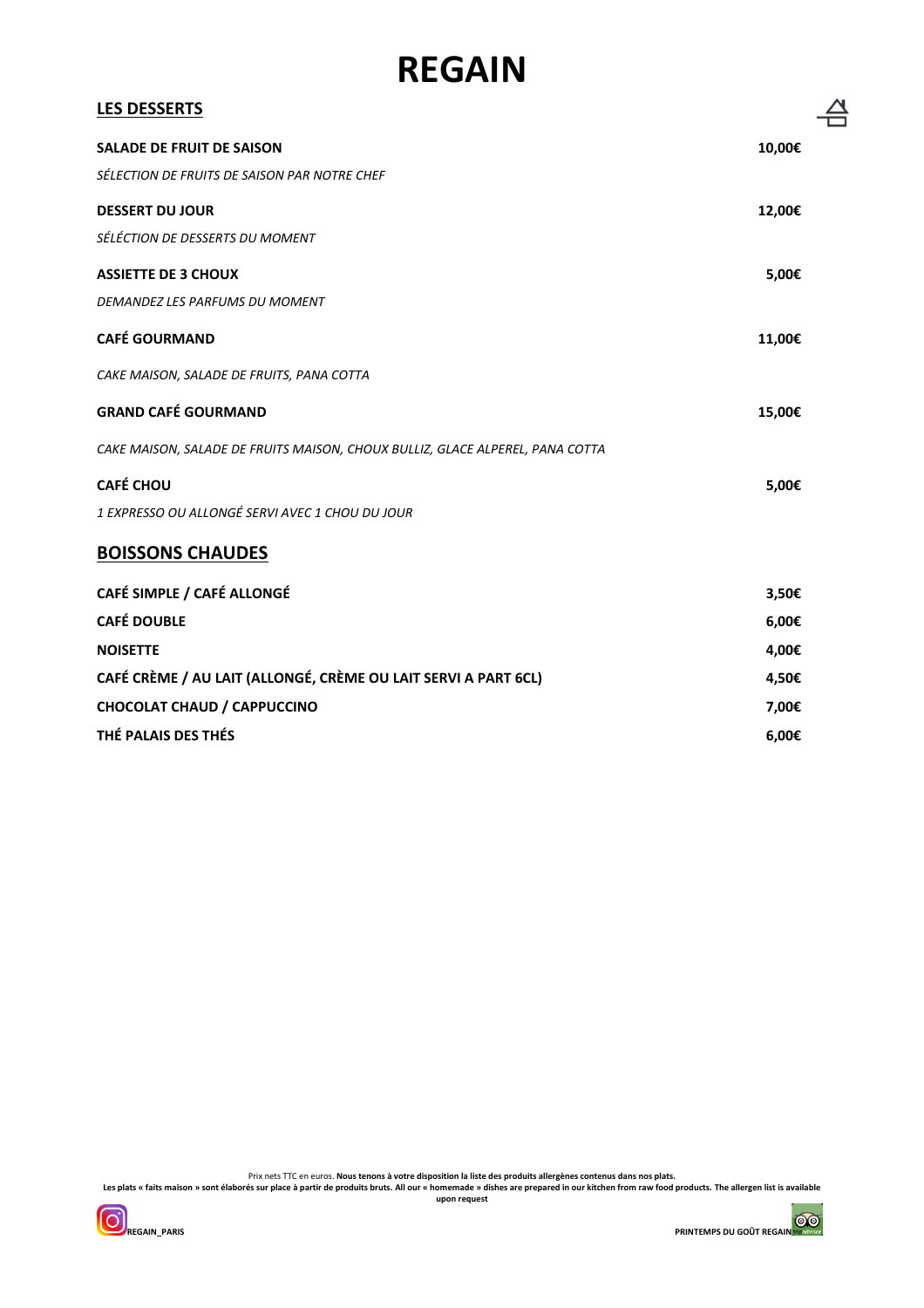### **L'APÉROL SPRITZ ROYAL**

APÉROL / CHAMPAGNE BARONS DE ROTHSCHILD / PERRIER

### 16,00 €

**AMORE MIO** CERISE ET SIROP AMARENA FABBRI, CHAMAGNE BARONS DE ROTSCHILD

16,00 €

### **GIN OF THE MONTH**

CRÉATION D'UN COCKTAIL FRAIS À BASE DE GIN DE SAISON

17,00 €

**COUPE DE CHAMPAGNE BARONS DE ROTHSCHILD**

BRUT 15,00€/ ROSÉ 16,00€

# **LE BON**

### **REGAIN BEEF TARTAR 24,00€** *KNIFE-CUT BEEF TARTAR / SATAY, SESAME AND CORIANDER SAUCE, FRENCH FRIES OR SALAD* **DEVIL TARTAR 28,00€** *DEVIL SAUCE (RED AND GREEN PEPPERS, SAUCE WORCESTERSHIRE, SHERRY VINEGAR) ENOKI MUSHROOMS FRENCH FRIES OR SALAD* **CESAR SALAD 22,00€** *CAESAR SALAD, PLANCHA-GRILLED CHICKEN, LAURENT DUBOIS 24-MONTH PARMESAN CHEESE, ONIONS, ANCHOIVES CAESAR SAUCE* **PARISIAN SALAD 22,00€** *DICED HAM, LAURENT DUBOIS 20 MONTHS COMTÉ CHEESE, POTATOES, ½ BIO BOILED EGG, MUSHROOMS, CAPERS* **RANCH SALAD 22,00€** *CHICKEN BREAST ROASTED WITH CAJUN SPICES, FARMER'S PARMESAN 24 MONTHS BY LAURENT DUBOIS, GARLIC CROUTONS, RANCH SAUCE (RAW CREAM, DILL, TARRAGON, LIME, MUSTARD)* **LE REGAIN ROASTED CHICKEN 23,00€** *ROASTED CHICKEN FROM CHALLANS FRENCH FRIES OR SALAD* **LE « NOUS-VEAU » DU REGAIN 28,00€** *VEAL FILLET MARINATED IN LEMON OLIVE OIL, OUR TONATTO SAUCE (LIME JUICE, TUNA, ANCHOVIES, CANDIED GARLIC, PARMESAN, RAW CREAM)* **BURGER DU REGAIN AU ST NECTAIRE FERMIER 24,00€ / DOUBLE 28,00€** *HOUSE BURGER (150 G), ST NECTAIRE CHEESE, SALAD, SMOKED VERA SPICES, GERKIN, FRENCH FRIES OU SALAD* **BURGER BBQ CRISPY BACON 26,00€ / DOUBLE 30,00€** *HOUSE BURGER (150 G), ST NECTAIRE CHEESE, SALAD, SMOKED VERA SPICES, GERKIN, BBQ CRISPY BACON, FRENCH FRIES OU SALAD* **SUGGESTION OF THE DAY** *(ASK US!)* **21,00€ LES GRILLADES BUTCHER'S PIECE OF THE DAY** *(ASK US!)* **THE TATAKI 28,00€** *BEEF TENDERLOIN 130G SNACKED, HOMEMADE TATAKI SAUCE, CANDIED TOMATOES AND FENNELS, GREEN ONIONS*  **THE BBQ 38,00€** *HAY JURA SMOKED BEEF TENDERLOIN 200G WITH ROSEMARY AND THYME, BBQ BEEF JUICE WITH CAJUN SPICES* **THE FRENCH RIB STEAK 35,00€** *AGED RIB STEAK (400G≈), PEPPER SAUCE OR BEARNAISE SAUCE, FRENCH FRIES OR SALAD* **THE CRYING REGAIN 38,00€** *BEEF TENDERLOIN 200G MARINATED ON A SPICY THAÏ SAUCE (SMOKED SWEET CHILI, SOJA SAUCE, SHITAKE, ERIGNY, RICE VINEGAR, THAÏ BASILIC AND CORIANDER)* **EXTRA SIDES AND SAUCES:**

| EATINA SIDES AND SAULES. |       |                                   |       |
|--------------------------|-------|-----------------------------------|-------|
| <b>FRENCH FRIES</b>      | 6.00€ | <b>PEPPER SAUCE FROM JAMAICA:</b> | 3.00€ |
| SALAD                    | 4.00€ |                                   |       |

**CHILDREN MENU BEEFSTEAK, FRENCH FRIES or COMTE HAM CROQUE, FRENCH FRIES 1 SODA 15,00€** 

Prix nets TTC en euros. **Nous tenons à votre disposition la liste des produits allergènes contenus dans nos plats.** Les plats « faits maison » sont élaborés sur place à partir de produits bruts. All our « homemade » dishes are prepared in our kitchen from raw food products. The allergen list is available

**upon request**